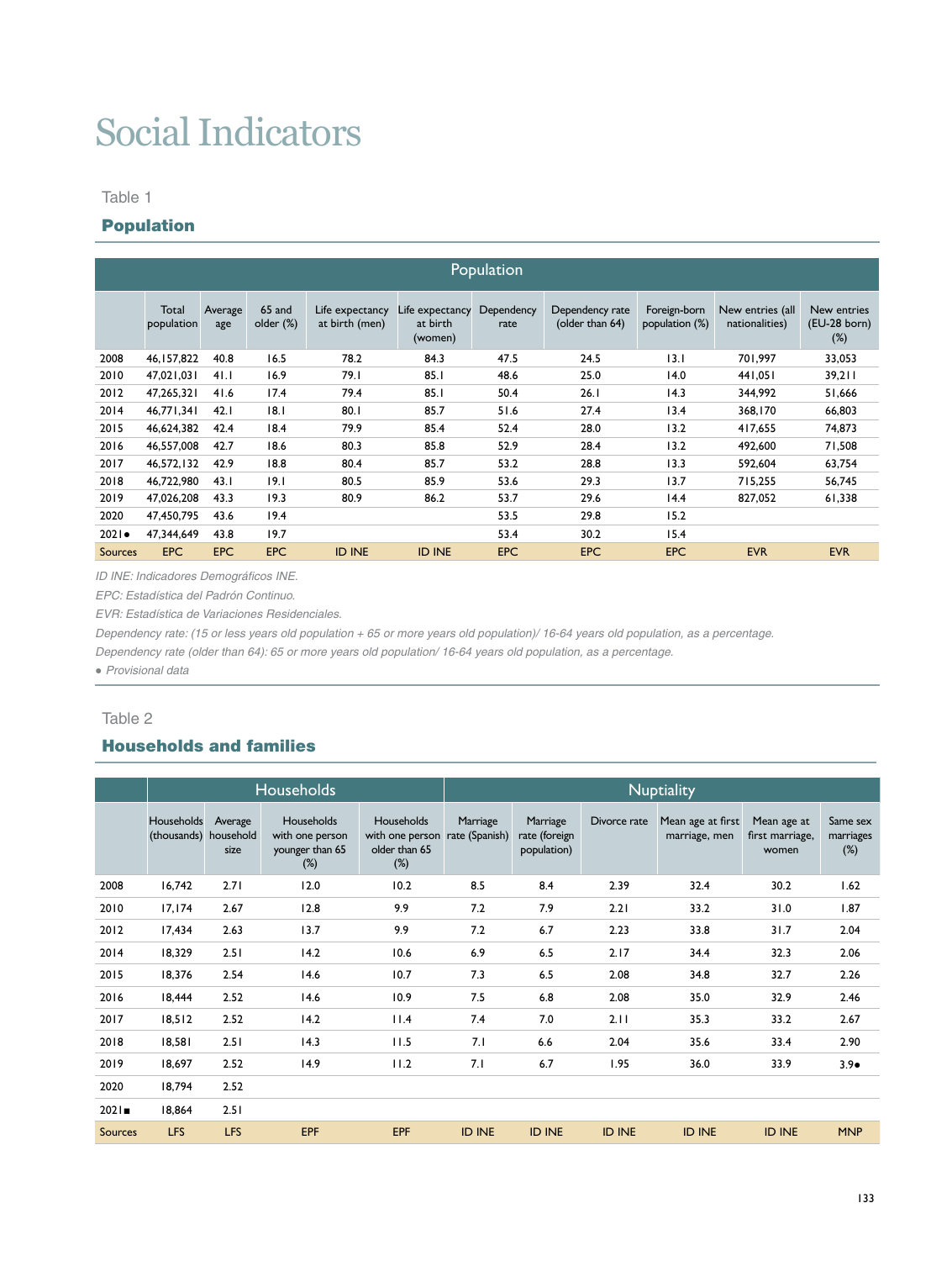# Table 2 (Continued)

# Households and families

|                | <b>Fertility</b>                    |                                         |                                         |                                 |               |                                       |  |  |  |  |  |  |
|----------------|-------------------------------------|-----------------------------------------|-----------------------------------------|---------------------------------|---------------|---------------------------------------|--|--|--|--|--|--|
|                | Median age at first child,<br>women | Total fertility rate<br>(Spanish women) | Total fertility rate<br>(Foreign women) | Births to single<br>mothers (%) | Abortion rate | Abortion by Spanish-born<br>women (%) |  |  |  |  |  |  |
| 2008           | 29.3                                | 1.36                                    | 1.83                                    | 33.2                            | 11.8          | 55.6                                  |  |  |  |  |  |  |
| 2010           | 29.8                                | l.30                                    | 1.68                                    | 35.5                            | 11.5          | 58.3                                  |  |  |  |  |  |  |
| 2012           | 30.3                                | 1.27                                    | 1.56                                    | 39.0                            | 12.0          | 61.5                                  |  |  |  |  |  |  |
| 2014           | 30.6                                | 1.27                                    | 1.62                                    | 42.5                            | 10.5          | 63.3                                  |  |  |  |  |  |  |
| 2015           | 30.7                                | 1.28                                    | 1.66                                    | 44.4                            | 10.4          | 65.3                                  |  |  |  |  |  |  |
| 2016           | 30.8                                | 1.27                                    | 1.72                                    | 45.8                            | 10.4          | 65.8                                  |  |  |  |  |  |  |
| 2017           | 30.9                                | 1.25                                    | 1.71                                    | 46.8                            | 10.5          | 66.1                                  |  |  |  |  |  |  |
| 2018           | 31.0                                | 1.20                                    | 1.65                                    | 47.3                            | 11.1          | 65.3                                  |  |  |  |  |  |  |
| 2019           | 31.1                                | 1.17                                    | 1.59                                    | 48.4                            | 11.5          | 64.1                                  |  |  |  |  |  |  |
| <b>Sources</b> | <b>ID INE</b>                       | <b>ID INE</b>                           | <b>ID INE</b>                           | <b>ID INE</b>                   | <b>MSAN</b>   | <b>MSAN</b>                           |  |  |  |  |  |  |

LFS: Labour Force Survey. EPF: Encuesta de Presupuestos Familiares. ID INE: Indicadores Demográficos INE. MNP: Movimiento Natural de la Población. *MSAN: Ministerio de Sanidad, Servicios Sociales e Igualdad.* 

*Marriage rate: Number of marriages per thousand population.*

*Total fertility rate: The average number of children that would be born per woman living in Spain if all women lived to the end of their childbearing years and bore children according to a given fertility rate at each age.*

*Divorce rate: Number of divorces per thousand population.*

*Abortion rate: Number of abortions per thousand women (15-44 years).*

● *Provisional data*

*■ Data refer to January-March*

Table 3

## Education

|                |                                                                            |                                                            | <b>Educational attainment</b>                                                    |                                                          |                          | Students involved in non-compulsory education | <b>Education expenditure</b> |                                                     |                                  |                                                            |                                        |
|----------------|----------------------------------------------------------------------------|------------------------------------------------------------|----------------------------------------------------------------------------------|----------------------------------------------------------|--------------------------|-----------------------------------------------|------------------------------|-----------------------------------------------------|----------------------------------|------------------------------------------------------------|----------------------------------------|
|                | Population<br>16 years<br>and older<br>with primary<br>education<br>$(\%)$ | Population<br>30-34 with<br>primary<br>education<br>$(\%)$ | Population<br>16 years and<br>older with<br>with tertiary<br>education<br>$(\%)$ | Population 30-34<br>with tertiary<br>education<br>$(\%)$ | Pre-primary<br>education | Secondary<br>education                        | training                     | Vocational Under-graduate Post-graduate<br>students | studies<br>(except<br>doctorate) | <b>Public</b><br>expenditure<br>(thousands of $\epsilon$ ) | <b>Public</b><br>expenditure<br>(XGDP) |
| 2008           | 32.1                                                                       | 9.2                                                        | 16.1                                                                             | 26.9                                                     | 1,763,019                | 629,247                                       | 472,604                      | 1,377,228                                           | 50,421                           | 51,716,008                                                 | 4.63                                   |
| 2010           | 30.6                                                                       | 8.6                                                        | 17.0                                                                             | 27.7                                                     | 1,872,829                | 672,213                                       | 555,580                      | 1,445,392                                           | 104,844                          | 53,099,329                                                 | 4.91                                   |
| 2012           | 28.5                                                                       | 7.5                                                        | 17.8                                                                             | 26.6                                                     | 1.912.324                | 692.098                                       | 617.686                      | 1.450.036                                           | 113.805                          | 46.476.414                                                 | 4.47                                   |
| 2014           | 24.4                                                                       | 6.1                                                        | 27.2                                                                             | 42.3                                                     | 1.840.008                | 690.738                                       | 652.846                      | 1,364,023                                           | 142, 156                         | 44.846.415                                                 | 4.32                                   |
| 2015           | 23.3                                                                       | 6.6                                                        | 27.5                                                                             | 40.9                                                     | 1,808,322                | 695.557                                       | 641.741                      | 1.321.698                                           | 171.043                          | 46.597.784                                                 | 4.31                                   |
| 2016           | 22.4                                                                       | 6.6                                                        | 28.1                                                                             | 40.7                                                     | 1,780,377                | 687,595                                       | 652,471                      | 1.303.252                                           | 190, 143                         | 47,578,997                                                 | 4.25                                   |
| 2017           | 21.4                                                                       | 6.6                                                        | 28.5                                                                             | 41.2                                                     | 1,767,179                | 676.311                                       | 667,984                      | 1,287,791                                           | 209,754                          | 49,458,049                                                 | 4.24                                   |
| 2018           | 20.5                                                                       | 6.4                                                        | 29.2                                                                             | 42.4                                                     | 1,750,106                | 667,287                                       | 675,971                      | 1,290,455                                           | 217,840                          | 50.807.185                                                 | 4.23                                   |
| 2019           | 19.3                                                                       | 6.3                                                        | 30.3                                                                             | 44.7                                                     | 1,747,087                | 673,171                                       | 714,292                      | $1.309.791 \bullet$                                 | $234.214 \bullet$                |                                                            |                                        |
| 2020           | 17.7                                                                       | 6.1                                                        | 31.3                                                                             | 44.8                                                     |                          |                                               |                              |                                                     |                                  |                                                            |                                        |
| 2021           | 16.6                                                                       | 5.4                                                        | 32.2                                                                             | 46.3                                                     |                          |                                               |                              |                                                     |                                  |                                                            |                                        |
| <b>Sources</b> | <b>LFS</b>                                                                 | <b>LFS</b>                                                 | <b>LFS</b>                                                                       | <b>LFS</b>                                               | <b>MECD</b>              | <b>MECD</b>                                   | <b>MECD</b>                  | <b>MECD</b>                                         | <b>MECD</b>                      | <b>MECD</b>                                                | <b>INE National</b><br><b>Accounts</b> |

*LFS: Labor Force Survey.* 

*MECD: Ministerio de Educación, Cultura y Deporte.*

*INE: Instituto Nacional de Estadística.*

● *Provisional data.* 

*■ Data refer to January-March*